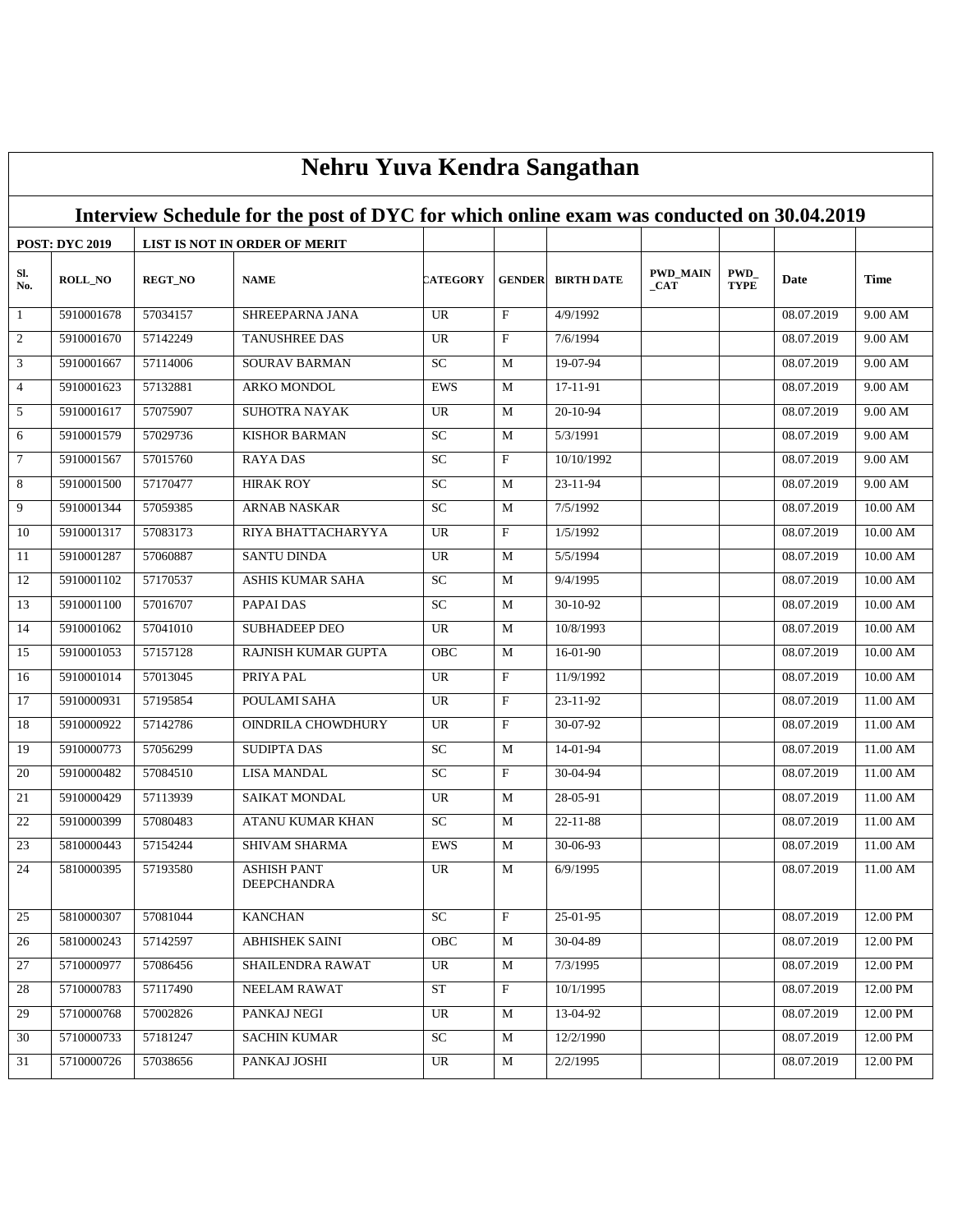| 32 | 5710000711 | 57156763 | DEVENDRA KUMAR SHUKLA   | EWS        | M                         | 1/7/1994   |    | 08.07.2019 | 12.00 PM |
|----|------------|----------|-------------------------|------------|---------------------------|------------|----|------------|----------|
|    |            |          |                         |            |                           |            |    |            |          |
| 33 | 5710000619 | 57137583 | <b>LAKHVINDER SINGH</b> | UR         | M                         | 13-07-93   |    | 08.07.2019 | 2.00 PM  |
|    |            |          | <b>DHILLON</b>          |            |                           |            |    |            |          |
| 34 | 5710000573 | 57160868 | PRAMANSHU RAJPUT        | UR         | M                         | 16-10-93   |    | 08.07.2019 | 2.00 PM  |
| 35 | 5710000564 | 57195662 | AMIT KISHOR THAPLIYAL   | UR         | M                         | 23-03-91   |    | 08.07.2019 | 2.00 PM  |
|    |            |          |                         |            |                           |            |    |            |          |
| 36 | 5710000485 | 57196303 | <b>NAVNEET KUMAR</b>    | UR         | M                         | 4/7/1992   |    | 08.07.2019 | 2.00 PM  |
| 37 | 5710000439 | 57152640 | <b>KAVITA GODIYAL</b>   | UR         | $\mathbf{F}$              | 1/9/1994   |    | 08.07.2019 | 2.00 PM  |
| 38 | 5710000323 | 57003531 | <b>ANIL CHAUHAN</b>     | UR         | M                         | 16-01-95   |    | 08.07.2019 | 2.00 PM  |
| 39 | 5710000321 | 57001102 | PRIYANKA NEGI           | UR         | $\mathbf F$               | 16-04-93   |    | 08.07.2019 | 2.00 PM  |
| 40 | 5610001385 | 57084050 | NAMIT SINGH BHADAURIA   | UR         | M                         | 12/10/1991 |    | 08.07.2019 | 2.00 PM  |
|    |            |          |                         |            |                           |            |    |            |          |
| 41 | 5610000825 | 57063542 | <b>ANSHUMAN SINGH</b>   | MD         | M                         | 1/2/1988   | UR | 08.07.2019 | 2.00 PM  |
| 42 | 5610000800 | 57159679 | <b>BAIBHAV NIGAM</b>    | <b>OC</b>  | M                         | 24-04-93   | UR | 08.07.2019 | 3.00 PM  |
| 43 | 5610000667 | 57194552 | PRATEEK SHUKLA          | UR         | M                         | 19-10-87   |    | 08.07.2019 | 3.00 PM  |
| 44 | 5510001132 | 57201524 | <b>MAYANK BHADOURIA</b> | UR         | M                         | 25-11-94   |    | 08.07.2019 | 3.00 PM  |
| 45 | 5510000889 | 57140331 | SAURABH SHRIVASTAVA     | UR         | M                         | 27-04-92   |    | 08.07.2019 | 3.00 PM  |
|    |            |          |                         |            |                           |            |    |            |          |
| 46 | 5510000445 | 57048259 | <b>MEENU YADAV</b>      | <b>OBC</b> | $\mathbf{F}$              | 6/9/1995   |    | 08.07.2019 | 3.00 PM  |
| 47 | 5510000436 | 57047119 | <b>VIKAS YADAV</b>      | OBC        | M                         | 6/11/1993  |    | 08.07.2019 | 3.00 PM  |
| 48 | 5510000360 | 57142659 | AKANSHI SHARMA          | UR         | $\boldsymbol{\mathrm{F}}$ | 14-04-93   |    | 08.07.2019 | 3.00 PM  |
| 49 | 5410001935 | 57165537 | AMRITANSHU PANDEY       | UR         | M                         | 18-12-93   |    | 08.07.2019 | 4.00 PM  |
| 50 | 5410001811 | 57044228 | PRADEEP KUMAR SAW       | OBC        | M                         | 12/9/1991  |    | 08.07.2019 | 4.00 PM  |
| 51 | 5410001119 | 57000211 | PRATIMA VERMA           | OBC        | $\mathbf{F}$              | 1/11/1994  |    | 08.07.2019 | 4.00 PM  |
| 52 | 5410000897 | 57006204 | NITISH KUMAR            | <b>EWS</b> | M                         | 6/11/1991  |    | 08.07.2019 | 4.00 PM  |
| 53 | 5410000698 | 57180127 | RISHABH SETH            | EWS        | M                         | 27-11-92   |    | 08.07.2019 | 4.00 PM  |
| 54 | 5410000580 | 57172834 | KULDEEP SINGH           | EWS        | M                         | 28-11-95   |    | 08.07.2019 | 4.00 PM  |
| 55 | 5310001652 | 57023858 | VANDANA GOSWAMI         | OBC        | $\mathbf{F}$              | 13-11-95   |    | 09.07.2019 | 9.00 AM  |
| 56 | 5310001637 | 57122557 | PRIYA TIWARI            | <b>EWS</b> | $\mathbf F$               | 10/8/1995  |    | 09.07.2019 | 9.00 AM  |
| 57 | 5310000898 | 57053644 | <b>KUSH KUMAR</b>       | <b>UR</b>  | M                         | 1/3/1995   |    | 09.07.2019 | 9.00 AM  |
| 58 | 5310000676 | 57040507 | YATENDRA SINGH          | SC         | M                         | 24-02-95   |    | 09.07.2019 | 9.00 AM  |
| 59 | 5210003945 | 57082984 | SAKSHI VISHWAKARMA      | OBC        | $\mathbf{F}$              | 17-11-93   |    | 09.07.2019 | 9.00 AM  |
| 60 | 5210003878 | 57168700 | <b>MANISH CHANDRA</b>   | OBC        | M                         | 27-03-95   |    | 09.07.2019 | 9.00 AM  |
|    |            |          | <b>CHAUDHARY</b>        |            |                           |            |    |            |          |
| 61 | 5210003385 | 57184706 | <b>AKRITI SHARMA</b>    | UR         | $\mathbf{F}$              | $16-10-93$ |    | 09.07.2019 | 9.00 AM  |
| 62 | 5210003268 | 57152409 | MAYANK KUMAR SHARMA     | UR         | M                         | 5/6/1993   |    | 09.07.2019 | 9.00 AM  |
|    |            |          |                         |            |                           |            |    |            |          |
| 63 | 5210003114 | 57095507 | SEEMA PANDEY            | EWS        | $\mathbf{F}$              | 5/3/1993   |    | 09.07.2019 | 10.00 AM |
| 64 | 5210003052 | 57000054 | SUSHEEL KAROLIYA        | SC         | M                         | 3/7/1989   |    | 09.07.2019 | 10.00 AM |
| 65 | 5210002931 | 57023414 | PAMEER SINGH            | UR         | M                         | 23-09-91   |    | 09.07.2019 | 10.00 AM |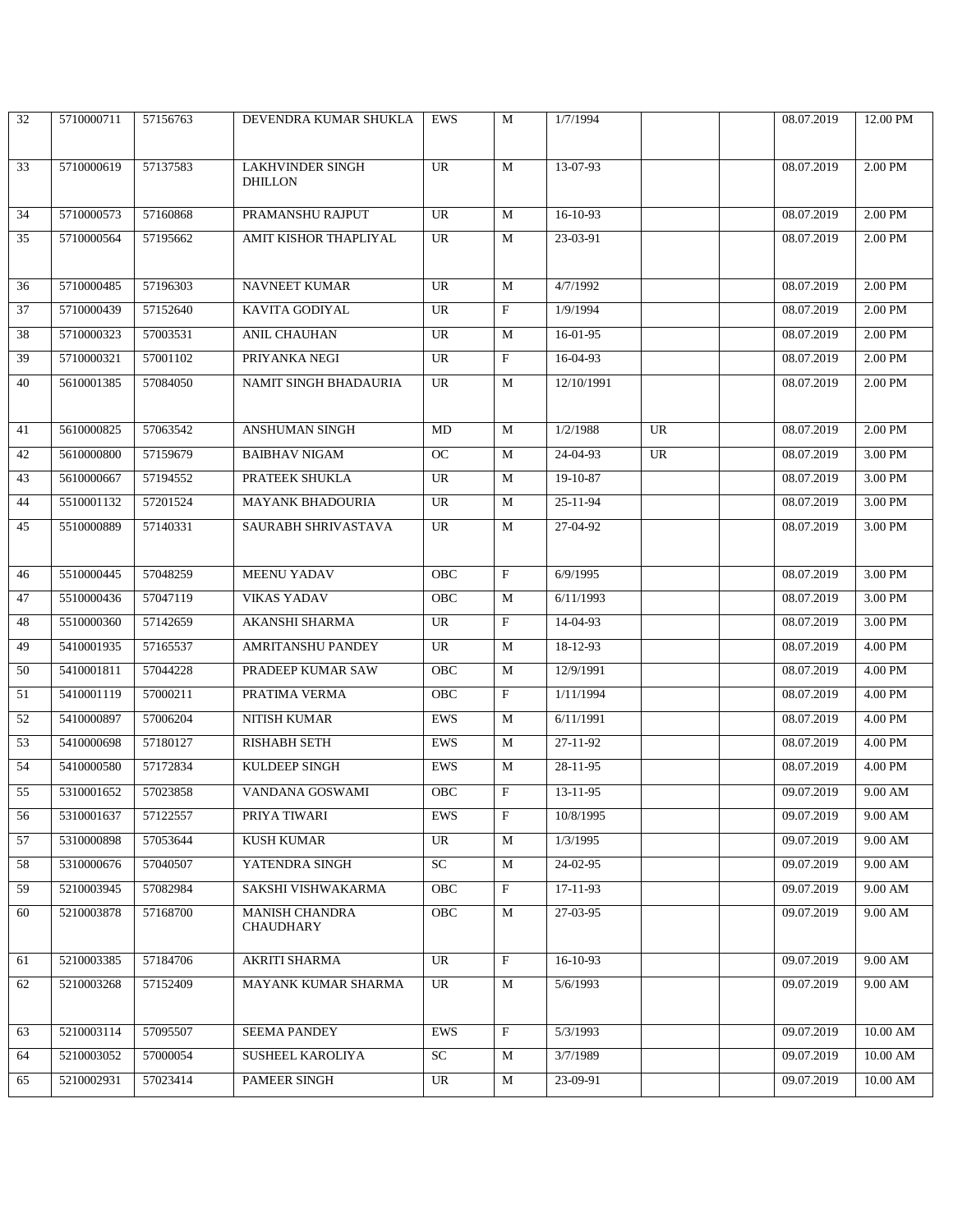| 66  | 5210002394 | 57186811 | <b>KOMAL NIGAM</b>                      | <b>UR</b>  | $\mathbf{F}$ | 30-08-94       |           | 09.07.2019 | 10.00 AM        |
|-----|------------|----------|-----------------------------------------|------------|--------------|----------------|-----------|------------|-----------------|
| 67  | 5210002370 | 57071067 | <b>MAYANK BISHWARI</b>                  | VI         | M            | 9/10/1994      | UR        | 09.07.2019 | 10.00 AM        |
| 68  | 5210002176 | 57069502 | SANJAY SINGH MANRAL                     | UR         | M            | 2/9/1992       |           | 09.07.2019 | 10.00 AM        |
| 69  | 5210002059 | 57096551 | SAURABH SRIVASTAVA                      | <b>UR</b>  | M            | 10/7/1993      |           | 09.07.2019 | 10.00 AM        |
| 70  | 5210001867 | 57128679 | SHIVAM SINGH                            | EWS        | M            | 3/9/1992       |           | 09.07.2019 | $10.00$ AM $\,$ |
| 71  | 5210001754 | 57024069 | <b>SHUBHAM</b>                          | SC         | M            | $21 - 12 - 95$ |           | 09.07.2019 | 11.00 AM        |
| 72  | 5210001482 | 57007331 | SHIVAKANT KAUSHAL                       | OBC        | M            | 1/8/1993       |           | 09.07.2019 | 11.00 AM        |
| 73  | 5210001131 | 57007359 | SONAM YADAV                             | OBC        | $\mathbf{F}$ | 3/3/1995       |           | 09.07.2019 | 11.00 AM        |
| 74  | 5210001120 | 57024562 | <b>KUMAR PRIYANK</b>                    | <b>SC</b>  | M            | 28-01-95       |           | 09.07.2019 | 11.00 AM        |
| 75  | 5210001106 | 57132142 | POOJA VERMA                             | OBC        | $\mathbf{F}$ | 1/7/1994       |           | 09.07.2019 | 11.00 AM        |
| 76  | 5210001031 | 57155523 | PRABHAKAR PANDEY                        | EWS        | M            | 20-04-93       |           | 09.07.2019 | 11.00 AM        |
| 77  | 5210000852 | 57207441 | <b>MEGHA SAXENA</b>                     | UR         | $\mathbf{F}$ | 1/7/1995       |           | 09.07.2019 | 11.00 AM        |
| 78  | 5010001392 | 57081201 | RAVI KUMAR MISHRA                       | <b>UR</b>  | M            | 29-05-95       |           | 09.07.2019 | 11.00 AM        |
| 79  | 5010001363 | 57070412 | <b>BHUKYA RAMESH</b>                    | <b>ST</b>  | M            | 5/6/1993       |           | 09.07.2019 | 12.00 PM        |
| 80  | 5010001355 | 57041756 | CHINTHADA SIVA PRASAD                   | OBC        | M            | 19-08-93       |           | 09.07.2019 | 12.00 PM        |
|     |            |          |                                         |            |              |                |           |            |                 |
| 81  | 5010001242 | 57099841 | VEMULURU MANOZ                          | <b>UR</b>  | M            | 13-10-91       |           | 09.07.2019 | 12.00 PM        |
| 82  | 5010001207 | 57098044 | <b>CHINNALA MADHU</b>                   | OBC        | M            | 17-06-93       |           | 09.07.2019 | 12.00 PM        |
| 83  | 5010001180 | 57120173 | RANJITH REDDY MULA                      | UR         | M            | 9/5/1995       |           | 09.07.2019 | 12.00 PM        |
| 84  | 5010001169 | 57191714 | <b>KISHORE DULAM</b>                    | EWS        | M            | 3/4/1991       |           | 09.07.2019 | 12.00 PM        |
| 85  | 5010001020 | 57185261 | <b>RUSHIDHAR REDDY</b><br><b>BADDAM</b> | <b>UR</b>  | M            | 29-09-92       |           | 09.07.2019 | 12.00 PM        |
| 86  | 5010000961 | 57184569 | VANKADOTHU KOTA<br>NAYAK                | <b>OC</b>  | M            | 4/6/1977       | <b>ST</b> | 09.07.2019 | 12.00 PM        |
| 87  | 5010000905 | 57017346 | E MADHUSUDHAN GOUD                      | <b>OBC</b> | M            | 25-08-94       |           | 09.07.2019 | 2.00 PM         |
| 88  | 5010000729 | 57135790 | <b>GANJI UDAY KUMAR</b>                 | <b>OBC</b> | M            | 13-05-92       |           | 09.07.2019 | 2.00 PM         |
| 89  | 5010000658 | 57077001 | <b>BELLAL SHAILI</b>                    | OBC        | $\mathbf{F}$ | 20-10-92       |           | 09.07.2019 | 2.00 PM         |
| 90  | 5010000636 | 57191028 | SHRUTI PREMNATH DONGRE                  | <b>SC</b>  | F            | 22-09-92       |           | 09.07.2019 | 2.00 PM         |
|     |            |          |                                         |            |              |                |           |            |                 |
| 91  | 5010000558 | 57024272 | JAKKAM SUPRIYA                          | OBC        | $\mathbf F$  | 22-06-93       |           | 09.07.2019 | 2.00 PM         |
| 92  | 5010000554 | 57127277 | <b>JESSY LHINGNEILAM</b>                | <b>ST</b>  | $\mathbf{F}$ | 5/8/1987       |           | 09.07.2019 | 2.00 PM         |
| 93  | 5010000553 | 57177434 | NATVA THARUN                            | OBC        | M            | 8/7/1993       |           | 09.07.2019 | 2.00 PM         |
| 94  | 5010000525 | 57088418 | SHASHANKH RAVULA                        | <b>OBC</b> | M            | 23-09-89       |           | 09.07.2019 | 2.00 PM         |
| 95  | 4910000798 | 57000016 | <b>GNANA CHANDRAN L</b>                 | SC         | M            | 19-09-92       |           | 09.07.2019 | 2.00 PM         |
| 96  | 4910000355 | 57003319 | <b>JANAKIRAMAN S</b>                    | OBC        | M            | 5/1/1989       |           | 09.07.2019 | 3.00 PM         |
| 97  | 4910000211 | 57200909 | <b>RAMCHANDRAN</b><br>MADHUSUDAN        | MD         | M            | 6/9/1986       | UR        | 09.07.2019 | 3.00 PM         |
| 98  | 4810000024 | 57177477 | PRASENJIT SARKAR                        | <b>SC</b>  | M            | 19-12-90       |           | 09.07.2019 | 3.00 PM         |
| 99  | 4610002770 | 57199663 | NITYANAND YADAV                         | OBC        | M            | 15-02-93       |           | 09.07.2019 | 3.00 PM         |
| 100 | 4610002722 | 57186603 | <b>DIVYA JAIN</b>                       | UR         | F            | 11/1/1992      |           | 09.07.2019 | 3.00 PM         |
| 101 | 4610002367 | 57144618 | <b>MADHU YADAV</b>                      | OBC        | $\mathbf{F}$ | 8/4/1993       |           | 09.07.2019 | 3.00 PM         |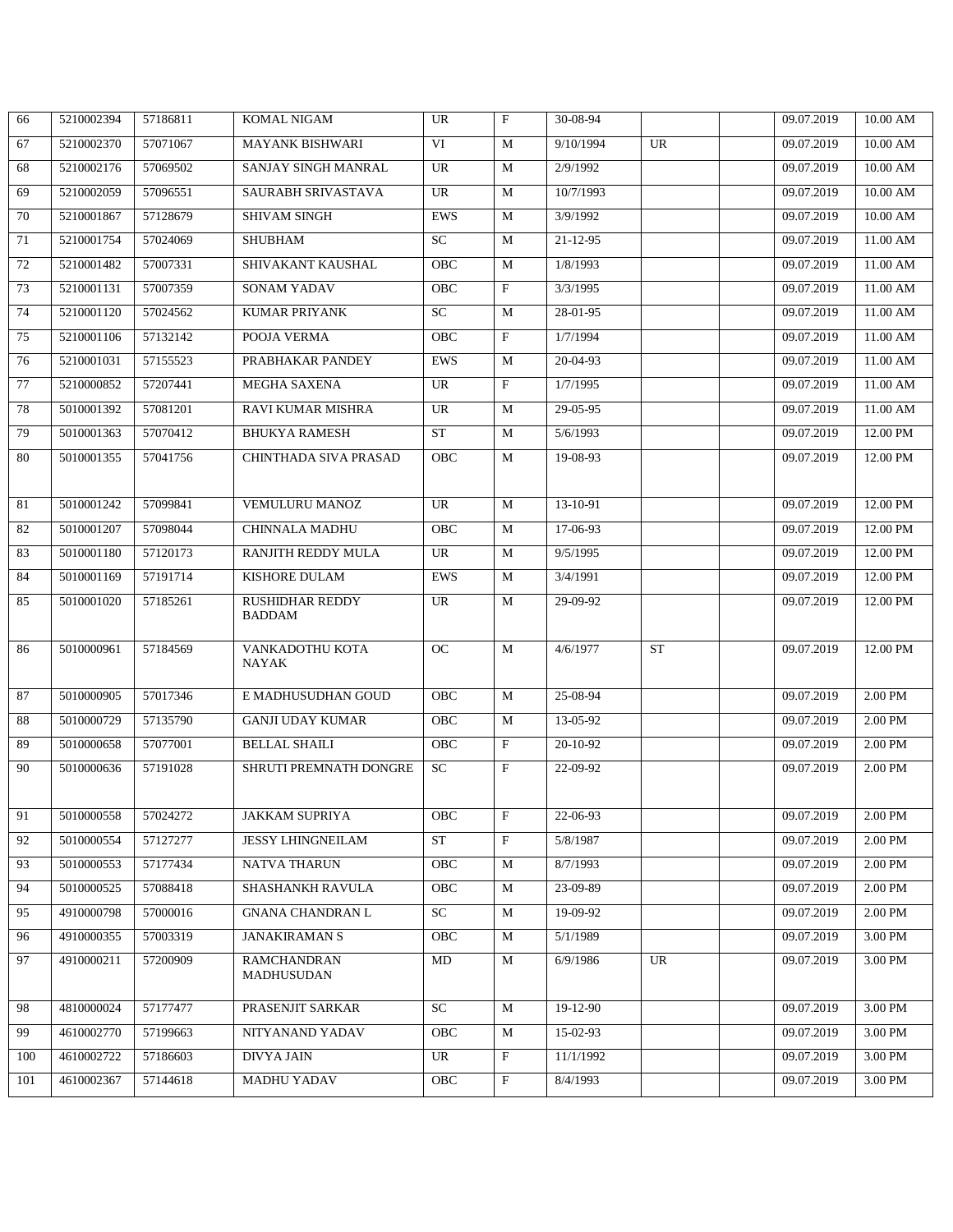| 102 | 4610001953 | 57181858 | <b>RAJAN GAGRANI</b>                      | <b>EWS</b>  | M                         | 28-12-94   |    |    | 09.07.2019 | 3.00 PM         |
|-----|------------|----------|-------------------------------------------|-------------|---------------------------|------------|----|----|------------|-----------------|
| 103 | 4610001896 | 57126428 | MANVENDRA SINGH RAWAT                     | OBC         | M                         | 10/7/1990  |    |    | 09.07.2019 | 4.00 PM         |
|     |            |          |                                           |             |                           |            |    |    |            |                 |
| 104 | 4610001849 | 57009447 | <b>SUJATA MEENA</b>                       | <b>ST</b>   | $\boldsymbol{\mathrm{F}}$ | 5/8/1995   |    | VI | 09.07.2019 | 4.00 PM         |
| 105 | 4610001566 | 57127480 | <b>AKANKI AGRAWAL</b>                     | <b>UR</b>   | $\mathbf F$               | 24-03-94   |    |    | 09.07.2019 | 4.00 PM         |
| 106 | 4610001551 | 57000143 | <b>ASHOK RATHORE</b>                      | OBC         | M                         | 24-10-91   |    |    | 09.07.2019 | 4.00 PM         |
| 107 | 4610001233 | 57126728 | <b>SANTOSH CHOUHAN</b>                    | OBC         | $\mathbf{F}$              | 28-11-89   |    |    | 09.07.2019 | 4.00 PM         |
| 108 | 4610001170 | 57143352 | PARDEEP KUMAR                             | <b>ST</b>   | M                         | 1/4/1992   |    |    | 09.07.2019 | 4.00 PM         |
| 109 | 4610001096 | 57022994 | <b>RAM PRAKASH</b>                        | OBC         | M                         | 1/6/1994   |    |    | 10.07.2019 | 9.00 AM         |
| 110 | 4610001091 | 57087886 | RAJAT KUMAR MEENA                         | ST          | M                         | 7/1/1994   |    |    | 10.07.2019 | 9.00 AM         |
| 111 | 4610000915 | 57070869 | VIKRAM SINGH DHINWAL                      | OBC         | M                         | 1/6/1993   |    |    | 10.07.2019 | 9.00 AM         |
|     |            |          |                                           |             |                           |            |    |    |            |                 |
| 112 | 4510000201 | 57170682 | <b>BRIJESH KAUSHIK</b>                    | <b>UR</b>   | M                         | 22-08-93   |    |    | 10.07.2019 | 9.00 AM         |
| 113 | 4510000153 | 57170912 | POONAM KUMARI                             | OBC         | $\mathbf{F}$              | 12/1/1990  |    |    | 10.07.2019 | 9.00 AM         |
| 114 | 4510000123 | 57108686 | <b>MANISHA RANI</b>                       | UR          | $\boldsymbol{\mathrm{F}}$ | 4/12/1995  |    |    | 10.07.2019 | 9.00 AM         |
| 115 | 4510000109 | 57177609 | <b>NARINDER PAL SINGH</b>                 | MD          | M                         | 26-12-89   | UR |    | 10.07.2019 | 9.00 AM         |
| 116 | 4410000117 | 57123144 | NEHA SHARMA                               | UR          | $\mathbf{F}$              | 10/5/1993  |    |    | 10.07.2019 | 9.00 AM         |
| 117 | 4310000139 | 57210870 | <b>JASHANDEEP SINGH</b>                   | <b>UR</b>   | M                         | 8/2/1996   |    |    | 10.07.2019 | 10.00 AM        |
| 118 | 4310000136 | 57029679 | <b>GULSHAKH KAUR</b>                      | UR          | $\mathbf{F}$              | 22-01-93   |    |    | 10.07.2019 | 10.00 AM        |
| 119 | 4310000125 | 57029234 | <b>JASJIT SINGH</b>                       | OBC         | M                         | 20-01-94   |    |    | 10.07.2019 | 10.00 AM        |
| 120 | 4210000070 | 57082411 | <b>MANIMARAN U</b>                        | OBC         | M                         | 11/7/1990  |    |    | 10.07.2019 | $10.00$ AM $\,$ |
| 121 | 4110000700 | 57129392 | <b>KAMAL SA</b>                           | ${\rm OBC}$ | M                         | 22-04-93   |    |    | 10.07.2019 | $10.00$ AM $\,$ |
| 122 | 4110000663 | 57146526 | TANKADHAR BISWAL                          | OBC         | M                         | 11/7/1989  |    |    | 10.07.2019 | 10.00 AM        |
| 123 | 4110000631 | 57061971 | SIDDHARTHA SHANKAR                        | UR          | M                         | 1/7/1994   |    |    | 10.07.2019 | $10.00$ AM $\,$ |
|     |            |          | KHAMARI                                   |             |                           |            |    |    |            |                 |
| 124 | 4110000567 | 57157732 | PRASANNA MEHER                            | OBC         | M                         | 3/6/1991   |    |    | 10.07.2019 | $10.00$ AM $\,$ |
| 125 | 4110000397 | 57112208 | <b>BASUDEV MANTRY</b>                     | UR          | M                         | 6/1/1991   |    |    | 10.07.2019 | 11.00 AM        |
| 126 | 4110000374 | 57174880 | <b>ASMIN PRASAD SAHOO</b>                 | OBC         | M                         | 24-04-93   |    |    | 10.07.2019 | 11.00 AM        |
| 127 | 4110000252 | 57058411 | <b>GEET AMRIT</b>                         | <b>OC</b>   | M                         | 17-12-93   | UR |    | 10.07.2019 | 11.00 AM        |
| 128 | 3810000480 | 57030886 | LENNYRIC JONEAL LYNDEM                    | ST          | M                         | 27-04-90   |    |    | 10.07.2019 | 11.00 AM        |
|     |            |          |                                           |             |                           |            |    |    |            |                 |
| 129 | 3810000269 | 57093822 | <b>ISAGAHAH LAWRNIANG</b>                 | ST          | M                         | 28-01-88   |    |    | 10.07.2019 | $11.00$ AM      |
| 130 | 3710000413 | 57086861 | G THUAMKHANMANG                           | ${\rm ST}$  | M                         | 13-01-90   |    |    | 10.07.2019 | 11.00 AM        |
| 131 | 3710000298 | 57146937 | V MUNGMUANSANG                            | <b>ST</b>   | M                         | 28-03-89   |    |    | 10.07.2019 | 11.00 AM        |
| 132 | 3710000087 | 57058145 | CHUNTHUINGAM DANGMEI                      | <b>ST</b>   | M                         | $26-11-89$ |    |    | 10.07.2019 | 11.00 AM        |
|     |            |          |                                           |             |                           |            |    |    |            |                 |
| 133 | 3710000075 | 57002295 | <b>CHINGTHIANNGAI</b>                     | <b>ST</b>   | $\rm F$                   | 28-02-88   |    |    | 10.07.2019 | 12.00 PM        |
| 134 | 3610001294 | 57092250 | <b>ABHILASH BHAGWAN</b><br><b>MHASKE</b>  | SC          | M                         | 20-06-94   |    |    | 10.07.2019 | 12.00 PM        |
|     |            |          |                                           |             |                           |            |    |    |            |                 |
| 135 | 3610001107 | 57181061 | <b>SARANG DHARAMDAS</b><br><b>MESHRAM</b> | SC          | M                         | 16-06-90   |    |    | 10.07.2019 | 12.00 PM        |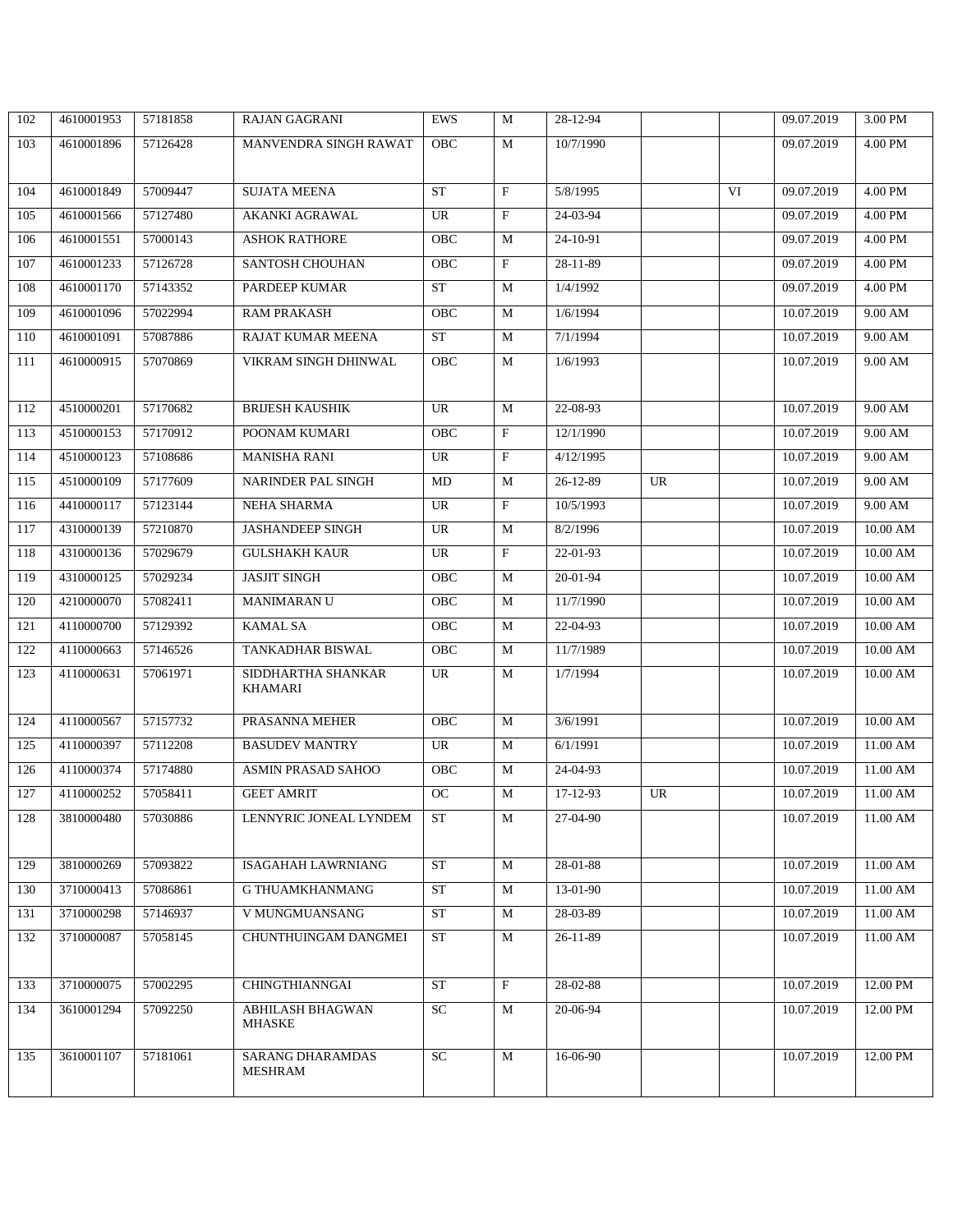| 136 | 3610001086 | 57127139 | <b>BHUSHAN JIJABRAO PATIL</b> | OBC             | M            | 21-10-93  |            |    | 10.07.2019 | 12.00 PM |
|-----|------------|----------|-------------------------------|-----------------|--------------|-----------|------------|----|------------|----------|
|     |            |          |                               |                 |              |           |            |    |            |          |
| 137 | 3610000949 | 57038124 | <b>SARABJEET SINGH</b>        | OBC             | M            | 4/7/1991  |            |    | 10.07.2019 | 12.00 PM |
| 138 | 3610000606 | 57200341 | <b>ANKITA YADAV</b>           | OBC             | $\mathbf F$  | 2/1/1994  |            |    | 10.07.2019 | 12.00 PM |
| 139 | 3610000541 | 57026051 | AJINKYA ANILRAO BOBADE        | OBC             | M            | 21-11-91  |            |    | 10.07.2019 | 12.00 PM |
|     |            |          |                               |                 |              |           |            |    |            |          |
| 140 | 3510001493 | 57080192 | <b>ANIKET ARJUN PAWAR</b>     | <b>UR</b>       | M            | 27-08-93  |            |    | 10.07.2019 | 12.00 PM |
| 141 | 3510001353 | 57027509 | <b>KSHITIJ</b>                | OBC             | M            | 4/2/1992  |            |    | 10.07.2019 | 2.00 PM  |
| 142 | 3510001213 | 57174571 | PRANIT BALAJI SANGVIKAR       | OBC             | M            | 8/12/1991 |            |    | 10.07.2019 | 2.00 PM  |
|     |            |          |                               |                 |              |           |            |    |            |          |
| 143 | 3510001184 | 57168425 | PRADIPKUMAR BAROT             | <b>OBC</b>      | M            | 19-08-96  |            |    | 10.07.2019 | 2.00 PM  |
| 144 | 3510001115 | 57167967 | USHA SURESH MUNDHE            | OBC             | $\mathbf F$  | 27-05-95  |            |    | 10.07.2019 | 2.00 PM  |
| 145 | 3510001070 | 57006867 | SNEHAL DNYANESHWAR            | <b>OBC</b>      | $\mathbf{F}$ | 10/8/1993 |            |    | 10.07.2019 | 2.00 PM  |
|     |            |          | <b>BASUTKAR</b>               |                 |              |           |            |    |            |          |
| 146 | 3510000792 | 57002533 | <b>AJIT KUMAR</b>             | $\overline{SC}$ | M            | 15-10-90  |            |    | 10.07.2019 | 2.00 PM  |
| 147 | 3510000717 | 57044563 | SATYAJEET SANTOSH             | UR              | M            | 5/6/1993  |            |    | 10.07.2019 | 2.00 PM  |
| 148 | 3510000599 | 57157358 | AKSHAY BHASKAR NIPANE         | VI              | M            | 5/3/1986  | <b>OBC</b> |    | 10.07.2019 | 2.00 PM  |
|     |            |          |                               |                 |              |           |            |    |            |          |
| 149 | 3410000447 | 57125360 | <b>DENISH LAKRA</b>           | <b>ST</b>       | M            | 3/4/1995  |            |    | 10.07.2019 | 2.00 PM  |
| 150 | 3410000199 | 57131553 | <b>SACHIN GOUR</b>            | OBC             | M            | 21-06-93  |            |    | 10.07.2019 | 3.00 PM  |
| 151 | 3310000979 | 57085323 | SAMYEK HIRALAL                | SC              | M            | 11/3/1987 |            |    | 10.07.2019 | 3.00 PM  |
|     |            |          | <b>MESHRAM</b>                |                 |              |           |            |    |            |          |
| 152 | 3310000882 | 57182728 | SAKSHI SAMAIYA                | <b>UR</b>       | $\mathbf F$  | 21-09-92  |            |    | 10.07.2019 | 3.00 PM  |
| 153 | 3310000559 | 57211953 | <b>MEENU JAIN</b>             | UR              | $\mathbf{F}$ | 10/8/1991 |            |    | 10.07.2019 | 3.00 PM  |
| 154 | 3310000398 | 57053378 | <b>ATUL MANIK KAR</b>         | OBC             | M            | 23-09-95  |            |    | 10.07.2019 | 3.00 PM  |
| 155 | 3310000349 | 57041029 | <b>BABULAL KUMHARE</b>        | <b>SC</b>       | M            | 25-08-77  |            | VI | 10.07.2019 | 3.00 PM  |
| 156 | 3210000854 | 57133012 | <b>AFSAL NAJEEB</b>           | UR              | M            | 12/7/1992 |            |    | 10.07.2019 | 3.00 PM  |
| 157 | 3210000772 | 57003393 | <b>ASHA MANOHAR</b>           | UR              | $\mathbf F$  | 28-07-93  |            |    | 10.07.2019 | 4.00 PM  |
| 158 | 3210000704 | 57050546 | <b>ANTONY JOSEPH</b>          | EWS             | M            | 22-11-94  |            |    | 10.07.2019 | 4.00 PM  |
| 159 | 3210000659 | 57006609 | <b>NIVED</b>                  | UR              | M            | 28-05-93  |            |    | 10.07.2019 | 4.00 PM  |
| 160 | 3210000463 | 57088197 | DEVIKA T D                    | SC              | $\mathbf{F}$ | 7/8/1992  |            |    | 10.07.2019 | 4.00 PM  |
| 161 | 3210000325 | 57006925 | SANDEEP KRISHNAN P            | UR              | M            | 22-02-92  |            |    | 10.07.2019 | 4.00 PM  |
| 162 | 3210000218 | 57075292 | ABHILASH K A                  | UR              | M            | 18-11-93  |            |    | 10.07.2019 | 4.00 PM  |
| 163 | 3210000210 | 57136879 | ASWIN VINODAN K               | UR              | M            | 22-10-93  |            |    | 11.07.2019 | 9.00 AM  |
| 164 | 3110000961 | 57168905 | PRATIK SAHU                   | OBC             | M            | 11/9/1993 |            |    | 11.07.2019 | 9.00 AM  |
| 165 | 3110000564 | 57070740 | CHAYAN SUKLABAIDYA            | SC              | M            | 28-12-92  |            |    | 11.07.2019 | 9.00 AM  |
| 166 | 3110000454 | 57159521 | <b>MONTU PATAR</b>            | OBC             | M            | 3/6/1989  |            |    | 11.07.2019 | 9.00 AM  |
| 167 | 3010000711 | 57181694 | <b>ABHISHEK ANAND</b>         | <b>OBC</b>      | M            | 28-06-94  |            |    | 11.07.2019 | 9.00 AM  |
| 168 | 3010000706 | 57058302 | <b>ABHISHEK DEO MEHTA</b>     | OBC             | M            | 10/5/1996 |            |    | 11.07.2019 | 9.00 AM  |
| 169 | 3010000632 | 57055434 | KANCHAN KUMARI                | OBC             | $\mathbf F$  | 25-08-93  |            |    | 11.07.2019 | 9.00 AM  |
| 170 | 3010000582 | 57163727 | SUBODH KANT MAHTO             | OBC             | M            | 3/1/1993  |            |    | 11.07.2019 | 9.00 AM  |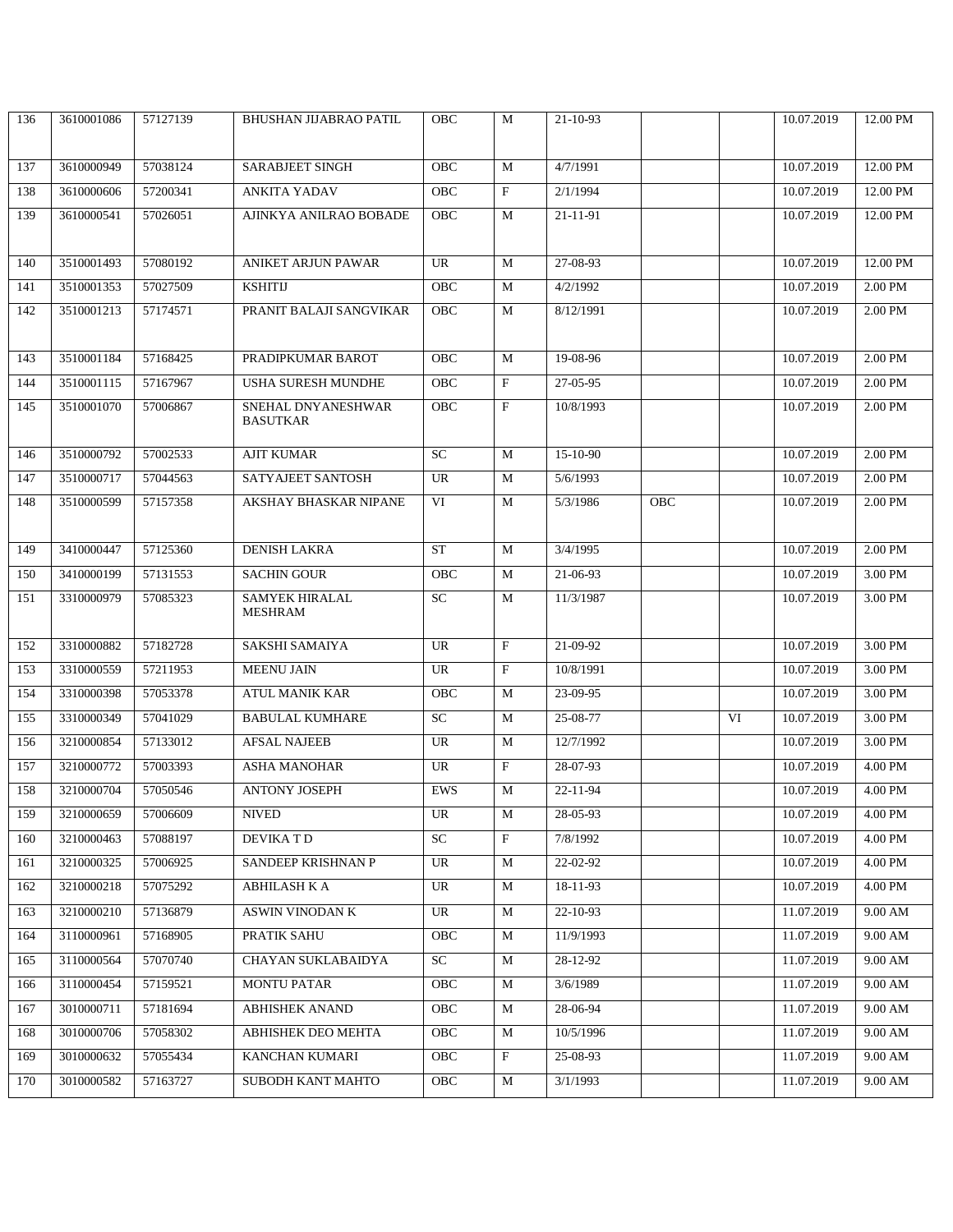| 171 | 3010000484 | 57060529 | <b>KUMAR SHAKTI</b>   | <b>OBC</b> | M            | 27-07-93   |           | 11.07.2019 | 10.00 AM        |
|-----|------------|----------|-----------------------|------------|--------------|------------|-----------|------------|-----------------|
| 172 | 3010000437 | 57152708 | <b>GAURAV KUMAR</b>   | UR         | M            | 4/8/1994   |           | 11.07.2019 | $10.00$ AM $\,$ |
| 173 | 3010000242 | 57048083 | <b>ROSHAN KUMAR</b>   | OBC        | M            | 3/7/1994   |           | 11.07.2019 | 10.00 AM        |
| 174 | 3010000196 | 57177867 | KUMAR GOURAV          | HI         | M            | 1/2/1993   | <b>UR</b> | 11.07.2019 | $10.00$ AM $\,$ |
| 175 | 2810000130 | 57194307 | SUNIL SHARMA          | UR         | M            | 8/4/1992   |           | 11.07.2019 | $10.00$ AM $\,$ |
| 176 | 2710000082 | 57134018 | ADITYA SHARMA         | <b>UR</b>  | M            | 23-05-94   |           | 11.07.2019 | 10.00 AM        |
| 177 | 2710000072 | 57098519 | <b>VINAY KUMAR</b>    | <b>ST</b>  | M            | 27-09-93   |           | 11.07.2019 | $10.00$ AM $\,$ |
| 178 | 2710000038 | 57050119 | <b>VIVEK KUMAR</b>    | <b>ST</b>  | M            | 17-09-94   |           | 11.07.2019 | $10.00$ AM      |
| 179 | 2610000205 | 57000680 | <b>HARBIR</b>         | UR         | M            | 15-07-92   |           | 11.07.2019 | 11.00 AM        |
| 180 | 2610000175 | 57174416 | <b>VINAY MALIK</b>    | UR         | M            | 14-11-92   |           | 11.07.2019 | 11.00 AM        |
| 181 | 2610000173 | 57171836 | <b>RITU</b>           | UR         | $\rm F$      | 31-05-91   |           | 11.07.2019 | 11.00 AM        |
| 182 | 2610000170 | 57063740 | SHALU                 | UR         | $\mathbf F$  | 24-08-96   |           | 11.07.2019 | 11.00 AM        |
| 183 | 2610000168 | 57116604 | <b>MANISHA</b>        | <b>UR</b>  | $\rm F$      | 9/1/1991   |           | 11.07.2019 | 11.00 AM        |
| 184 | 2610000156 | 57129374 | <b>MONIKA</b>         | UR         | $\mathbf F$  | 26-02-91   |           | 11.07.2019 | 11.00 AM        |
| 185 | 2610000144 | 57151795 | ANSHU                 | UR         | $\rm F$      | 17-09-92   |           | 11.07.2019 | 11.00 AM        |
| 186 | 2610000137 | 57042503 | PARDEEP KUMAR         | <b>UR</b>  | M            | 8/2/1995   |           | 11.07.2019 | 11.00 AM        |
| 187 | 2610000136 | 57128765 | <b>SADHNA</b>         | EWS        | $\mathbf{F}$ | 2/11/1991  |           | 11.07.2019 | 12.00 PM        |
| 188 | 2610000129 | 57159522 | <b>SEEMA</b>          | <b>UR</b>  | $\rm F$      | 27-06-91   |           | 11.07.2019 | 12.00 PM        |
| 189 | 2610000111 | 57125600 | DEVENDER KUMAR        | ${\rm SC}$ | M            | 7/8/1988   |           | 11.07.2019 | 12.00 PM        |
| 190 | 2610000106 | 57156171 | PAWAN SINGH           | UR         | M            | 16-03-93   |           | 11.07.2019 | 12.00 PM        |
| 191 | 2610000103 | 57178230 | <b>MAHAK</b>          | UR         | $\rm F$      | 29-07-94   |           | 11.07.2019 | 12.00 PM        |
| 192 | 2610000089 | 57178340 | <b>ANITA</b>          | UR         | $\rm F$      | 15-12-92   |           | 11.07.2019 | 12.00 PM        |
| 193 | 2610000083 | 57092682 | KAJAL                 | <b>UR</b>  | $\rm F$      | 6/10/1995  |           | 11.07.2019 | 12.00 PM        |
| 194 | 2610000072 | 57110120 | <b>SUSHILA DEVI</b>   | UR         | $\mathbf{F}$ | 13-01-91   |           | 11.07.2019 | 12.00 PM        |
| 195 | 2510000358 | 57183565 | ROHIT KALRA           | <b>UR</b>  | M            | 22-09-94   |           | 11.07.2019 | 2.00 PM         |
| 196 | 2510000333 | 57132191 | POOJA DANG            | UR         | $\mathbf{F}$ | 17-10-95   |           | 11.07.2019 | $2.00$ PM       |
| 197 | 2410000212 | 57015774 | AJAY BHADU            | UR         | M            | 5/3/1994   |           | 11.07.2019 | 2.00 PM         |
| 198 | 2410000179 | 57177871 | <b>DIKSHA</b>         | EWS        | $\rm F$      | 3/12/1993  |           | 11.07.2019 | 2.00 PM         |
| 199 | 2310000724 | 57100317 | <b>SACHIN</b>         | UR         | M            | 10/10/1994 |           | 11.07.2019 | 2.00 PM         |
| 200 | 2310000662 | 57139518 | <b>MADHUR</b>         | UR         | M            | 1/1/1995   |           | 11.07.2019 | 2.00 PM         |
| 201 | 2310000628 | 57169328 | <b>RAGHAV</b>         | UR         | M            | 12/9/1991  |           | 11.07.2019 | 2.00 PM         |
| 202 | 2310000601 | 57041916 | JYOTI DAHIYA          | EWS        | $\mathbf{F}$ | 18-11-91   |           | 11.07.2019 | 2.00 PM         |
| 203 | 2310000523 | 57001269 | <b>NITESH</b>         | EWS        | M            | 24-08-93   |           | 11.07.2019 | 2.00 PM         |
| 204 | 2310000504 | 57179562 | <b>DEEPIKA</b>        | UR         | $\rm F$      | 2/11/1995  |           | 11.07.2019 | 3.00 PM         |
| 205 | 2310000292 | 57176092 | <b>KARAN PAHWA</b>    | EWS        | M            | 5/3/1994   |           | 11.07.2019 | 3.00 PM         |
| 206 | 2310000230 | 57179346 | <b>AMARJEET</b>       | UR         | M            | 4/3/1991   |           | 11.07.2019 | 3.00 PM         |
| 207 | 2310000211 | 57128318 | <b>SHAINA</b>         | UR         | $\rm F$      | 2/12/1991  |           | 11.07.2019 | 3.00 PM         |
| 208 | 2210001371 | 57194835 | ABHISHEK SUNIL PANDEY | UR         | M            | 10/6/1995  |           | 11.07.2019 | 3.00 PM         |
|     |            |          |                       |            |              |            |           |            |                 |
| 209 | 2210000908 | 57022284 | JITENDER KUMAR MEENA  | <b>ST</b>  | M            | 10/8/1989  |           | 11.07.2019 | 3.00 PM         |
|     |            |          |                       |            |              |            |           |            |                 |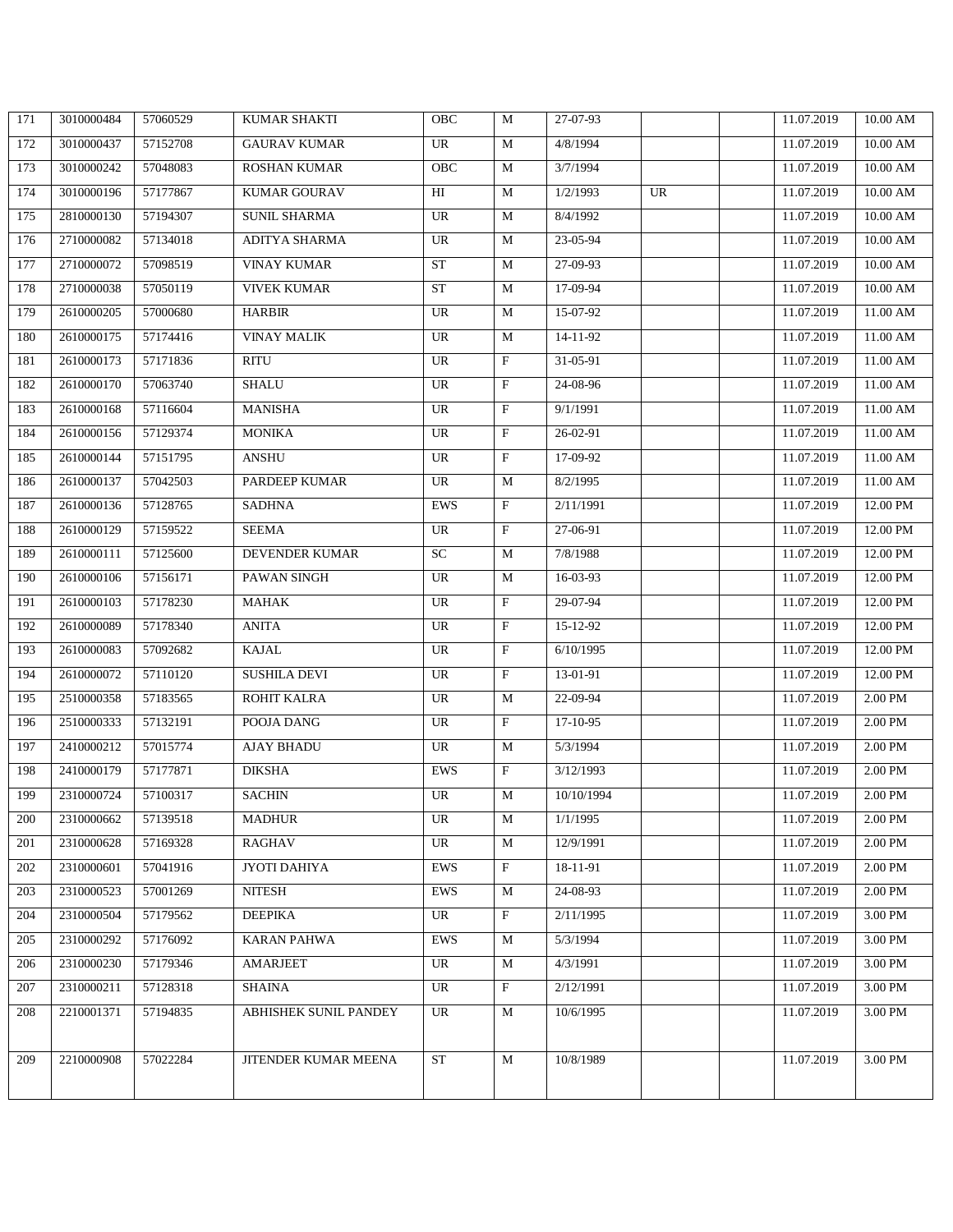| 210 | 2210000674 | 57000242 | <b>HITESH KUMAR</b>     | <b>SC</b>  | M                       | $31 - 10 - 88$ | 11.07.2019 | 3.00 PM         |
|-----|------------|----------|-------------------------|------------|-------------------------|----------------|------------|-----------------|
| 211 | 2210000644 | 57093696 | MRIDUL DADHICH          | <b>UR</b>  | M                       | 14-09-93       | 11.07.2019 | 4.00 PM         |
| 212 | 2010008977 | 57136591 | <b>ANKUSH</b>           | OBC        | M                       | 17-09-95       | 11.07.2019 | 4.00 PM         |
| 213 | 2010008938 | 57111565 | RUBEENA CHAUDHARY       | <b>UR</b>  | $\rm F$                 | 28-03-92       | 11.07.2019 | 4.00 PM         |
| 214 | 2010008888 | 57131934 | POOJA PRAJAPATI         | OBC        | $\mathbf F$             | 3/4/1993       | 11.07.2019 | 4.00 PM         |
| 215 | 2010008876 | 57105606 | <b>ASHISH PAL</b>       | OBC        | M                       | 7/7/1989       | 11.07.2019 | 4.00 PM         |
| 216 | 2010008789 | 57111455 | <b>RAM GOPAL</b>        | <b>UR</b>  | M                       | 10/10/1991     | 11.07.2019 | 4.00 PM         |
| 217 | 2010008786 | 57033903 | NITIN SHARMA            | UR         | M                       | 14-03-93       | 12.07.2019 | 9.00 AM         |
| 218 | 2010008666 | 57121206 | <b>MADHUKAR</b>         | <b>SC</b>  | M                       | 1/6/1995       | 12.07.2019 | 9.00 AM         |
| 219 | 2010008613 | 57066685 | <b>SHWETA MANN</b>      | UR         | $\mathbf F$             | 26-04-94       | 12.07.2019 | 9.00 AM         |
| 220 | 2010008549 | 57025597 | NISHA KUMARI            | OBC        | $\rm F$                 | 15-10-92       | 12.07.2019 | 9.00 AM         |
| 221 | 2010008399 | 57197370 | RAGHAV JETLI            | <b>UR</b>  | M                       | 20-03-91       | 12.07.2019 | 9.00 AM         |
| 222 | 2010008209 | 57131950 | JUVVANAPUDI SATISH      | SC         | M                       | 2/12/1993      | 12.07.2019 | 9.00 AM         |
| 223 | 2010008171 | 57155990 | RUBY KASHYAP            | <b>ST</b>  | F                       | 19-03-88       | 12.07.2019 | 9.00 AM         |
| 224 | 2010008139 | 57209756 | <b>KAAMINI GUPTA</b>    | UR         | $\overline{\mathrm{F}}$ | 20-09-94       | 12.07.2019 | 10.00 AM        |
| 225 | 2010007986 | 57148266 | <b>MANISH KUMAR</b>     | OBC        | M                       | 21-06-95       | 12.07.2019 | $10.00$ AM $\,$ |
| 226 | 2010007939 | 57044618 | SONU KUMAR              | ${\rm SC}$ | M                       | 8/11/1989      | 12.07.2019 | $10.00$ AM $\,$ |
| 227 | 2010007916 | 57004705 | YOGESH PRAKASH          | <b>SC</b>  | M                       | 19-12-90       | 12.07.2019 | $10.00$ AM      |
| 228 | 2010007714 | 57182562 | AARTIKA SETHI           | UR         | $\mathbf F$             | 18-09-92       | 12.07.2019 | $10.00$ AM $\,$ |
| 229 | 2010007704 | 57154224 | UDDAYAN PRATAP SINGH    | UR         | M                       | 30-12-91       | 12.07.2019 | 10.00 AM        |
|     |            |          |                         |            |                         |                |            |                 |
| 230 | 2010007627 | 57071202 | MANSHUL GAUTAM          | <b>SC</b>  | M                       | 9/2/1993       | 12.07.2019 | 10.00 AM        |
| 231 | 2010007576 | 57085381 | HIMANSHU SINGH          | SC         | M                       | 16-11-93       | 12.07.2019 | $10.00$ AM $\,$ |
| 232 | 2010007513 | 57037947 | <b>DIWAKAR BHATI</b>    | <b>OBC</b> | M                       | 8/10/1995      | 12.07.2019 | 11.00 AM        |
| 233 | 2010007512 | 57085629 | <b>MANSI WAHI</b>       | <b>UR</b>  | $\rm F$                 | 27-08-95       | 12.07.2019 | 11.00 AM        |
| 234 | 2010007443 | 57001168 | SANJEEV SINGH           | UR         | M                       | 10/7/1994      | 12.07.2019 | 11.00 AM        |
| 235 | 2010007426 | 57112111 | HIMANSHU SAGAR          | <b>SC</b>  | M                       | 23-03-94       | 12.07.2019 | 11.00 AM        |
| 236 | 2010007340 | 57164573 | <b>ARCHNA KUMARI</b>    | OBC        | F                       | 5/7/1993       | 12.07.2019 | 11.00 AM        |
| 237 | 2010007314 | 57161913 | ISHA GUPTA              | <b>UR</b>  | $\mathbf{F}$            | 23-01-94       | 12.07.2019 | 11.00 AM        |
| 238 | 2010007289 | 57145036 | KUMAR MADHUKAR          | <b>OBC</b> | M                       | 31-08-91       | 12.07.2019 | 11.00 AM        |
| 239 | 2010007257 | 57083934 | ABHISHEK KANCHAN        | UR         | M                       | 1/11/1993      | 12.07.2019 | 11.00 AM        |
| 240 | 2010007207 | 57198253 | DIVYA SHARMA            | UR         | $\mathbf{F}$            | 26-07-94       | 12.07.2019 | 12.00 PM        |
| 241 | 2010007030 | 57009137 | PRATIBHA SHARMA         | EWS        | $\mathbf{F}$            | 5/10/1993      | 12.07.2019 | 12.00 PM        |
| 242 | 2010006990 | 57005809 | KHUSHBU GUPTA           | EWS        | F                       | 12/9/1993      | 12.07.2019 | 12.00 PM        |
| 243 | 2010006820 | 57116315 | MANU GANGWAR            | OBC        | $\rm F$                 | 22-09-93       | 12.07.2019 | 12.00 PM        |
| 244 | 2010006798 | 57082145 | SHUBHAM JAIN            | EWS        | M                       | 6/2/1991       | 12.07.2019 | 12.00 PM        |
| 245 | 2010006780 | 57181104 | <b>ADHIKAR BANSIWAL</b> | OBC        | M                       | 8/9/1991       | 12.07.2019 | 12.00 PM        |
| 246 | 2010006738 | 57054310 | <b>VISHAL SINGH</b>     | UR         | M                       | 8/8/1993       | 12.07.2019 | 12.00 PM        |
| 247 | 2010006550 | 57092658 | NAMRATA KAUSHAL         | <b>SC</b>  | $\mathbf{F}$            | 10/11/1991     | 12.07.2019 | 12.00 PM        |
| 248 | 2010006524 | 57138719 | RASHIKA ADHANA          | OBC        | $\rm F$                 | 23-07-96       | 12.07.2019 | 2.00 PM         |
| 249 | 2010006354 | 57084665 | SHIV SHAKTI KUMAR       | OBC        | M                       | 10/1/1995      | 12.07.2019 | 2.00 PM         |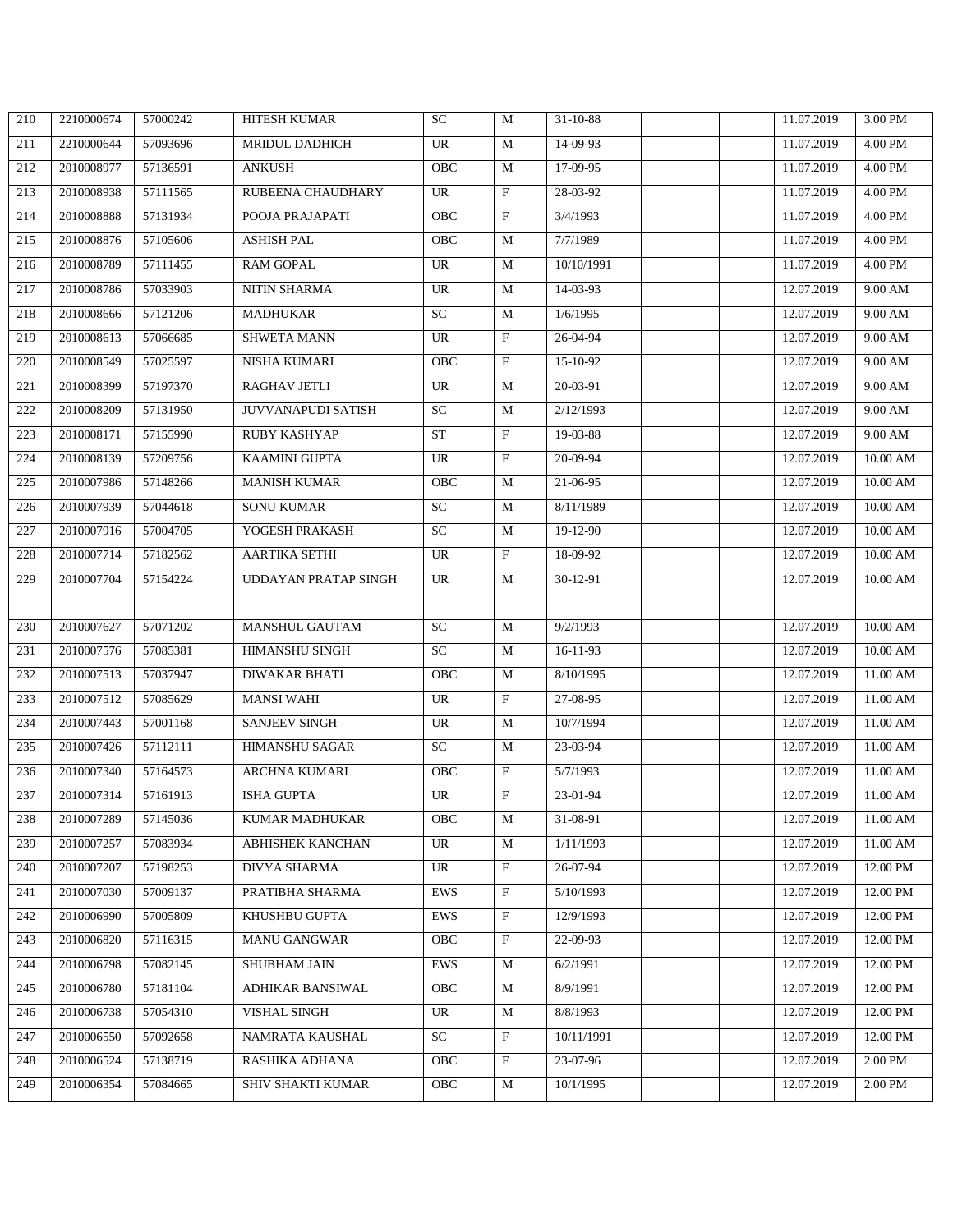| 250 | 2010006345 | 57000055 | <b>MAHIMA DAGAR</b>         | UR         | $\mathbf{F}$              | 25-08-95   |    | 12.07.2019 | 2.00 PM           |
|-----|------------|----------|-----------------------------|------------|---------------------------|------------|----|------------|-------------------|
| 251 | 2010006322 | 57000221 | <b>MANSA</b>                | <b>EWS</b> | $\mathbf{F}$              | 30-04-92   |    | 12.07.2019 | 2.00 PM           |
| 252 | 2010006154 | 57049993 | <b>VIKAS KHATRI</b>         | <b>UR</b>  | M                         | 25-01-94   |    | 12.07.2019 | 2.00 PM           |
| 253 | 2010006120 | 57168609 | <b>KOMAL</b>                | EWS        | $\rm F$                   | 16-12-93   |    | 12.07.2019 | 2.00 PM           |
| 254 | 2010005947 | 57111976 | <b>SUDHIR PANDEY</b>        | HI         | M                         | 1/1/1988   | UR | 12.07.2019 | 2.00 PM           |
| 255 | 2010005894 | 57079990 | <b>VISHNUPRIYA</b>          | <b>UR</b>  | F                         | 15-08-94   |    | 12.07.2019 | 2.00 PM           |
| 256 | 2010005846 | 57088893 | <b>RAJIV AGARWAL</b>        | UR         | M                         | 11/7/1993  |    | 12.07.2019 | 2.00 PM           |
| 257 | 2010005740 | 57001525 | ROHIT KAUSHIK               | UR         | M                         | 27-06-91   |    | 12.07.2019 | 3.00 PM           |
| 258 | 2010005389 | 57050918 | VARSHA RANA                 | <b>EWS</b> | F                         | 30-06-93   |    | 12.07.2019 | 3.00 PM           |
| 259 | 2010005327 | 57000299 | <b>SHAKIL AHMED</b>         | OBC        | M                         | 21-12-89   |    | 12.07.2019 | 3.00 PM           |
| 260 | 2010005216 | 57119125 | PRIYANKA YADAV              | OBC        | $\rm F$                   | 14-03-93   |    | 12.07.2019 | 3.00 PM           |
| 261 | 2010005161 | 57050191 | SHRAVAN KUMAR SEHGAL        | UR         | M                         | 5/5/1995   |    | 12.07.2019 | 3.00 PM           |
|     |            |          |                             |            |                           |            |    |            |                   |
| 262 | 2010005091 | 57128181 | <b>RASHI SHARMA</b>         | UR         | $\boldsymbol{\mathrm{F}}$ | 8/10/1992  |    | 12.07.2019 | 3.00 PM           |
| 263 | 2010004938 | 57169977 | <b>HARSH MEENA</b>          | ST         | M                         | 23-11-94   |    | 12.07.2019 | 3.00 PM           |
| 264 | 2010004862 | 57043436 | RAHUL DEO ORAON             | <b>ST</b>  | M                         | 28-01-90   |    | 12.07.2019 | 4.00 PM           |
| 265 | 2010004858 | 57000010 | <b>BHUKYA PRAVEEN SINGH</b> | <b>ST</b>  | M                         | 16-06-92   |    | 12.07.2019 | 4.00 PM           |
|     |            |          |                             |            |                           |            |    |            |                   |
| 266 | 2010004741 | 57012847 | SUNIL KUMAR MEENA           | <b>ST</b>  | M                         | 19-08-93   |    | 12.07.2019 | 4.00 PM           |
| 267 | 2010004712 | 57017997 | HIMANSHU BANSWAL            | SC         | M                         | 15-10-88   |    | 12.07.2019 | 4.00 PM           |
| 268 | 2010004684 | 57098013 | <b>DHIRANJAN KUMAR</b>      | OBC        | M                         | 12/9/1994  |    | 12.07.2019 | 4.00 PM           |
| 269 | 2010004677 | 57134034 | <b>AJEET SINGH</b>          | SC         | M                         | 1/1/1989   |    | 12.07.2019 | 4.00 PM           |
| 270 | 2010004355 | 57159887 | <b>GAYATRI BRAHMA</b>       | <b>ST</b>  | $\rm F$                   | 6/8/1993   |    | 12.07.2019 | 4.00 PM           |
| 271 | 2010004312 | 57179946 | <b>ATUL SUNEJA</b>          | EWS        | M                         | 10/8/1992  |    | 13.07.2019 | 9.00 AM           |
| 272 | 2010004060 | 57166632 | DEEKSHA DHINGRA             | <b>UR</b>  | $\boldsymbol{\mathrm{F}}$ | 2/3/1995   |    | 13.07.2019 | 9.00 AM           |
| 273 | 2010003927 | 57009389 | PRIYA SHUKLA                | UR         | $\rm F$                   | 30-06-94   |    | 13.07.2019 | 9.00 AM           |
| 274 | 2010003877 | 57080646 | ANSHUL SHARMA               | OBC        | M                         | 25-01-93   |    | 13.07.2019 | 9.00 AM           |
| 275 | 2010003692 | 57008308 | <b>ALKA RAWAT</b>           | UR         | $\boldsymbol{\mathrm{F}}$ | 10/2/1996  |    | 13.07.2019 | 9.00 AM           |
| 276 | 2010003621 | 57168490 | <b>VINEET GAHLAWAT</b>      | UR         | M                         | 10/12/1992 |    | 13.07.2019 | $9.00 \text{ AM}$ |
| 277 | 2010003619 | 57123130 | <b>RAVI SHANKAR</b>         | SC         | M                         | 1/6/1991   |    | 13.07.2019 | 9.00 AM           |
| 278 | 2010003585 | 57194783 | SANDEEP KUMAR MISHRA        | UR         | M                         | 7/3/1991   |    | 13.07.2019 | $10.00$ AM $\,$   |
|     |            |          |                             |            |                           |            |    |            |                   |
| 279 | 2010003580 | 57076682 | HEMANT SINGH                | EWS        | M                         | 18-06-91   |    | 13.07.2019 | 10.00 AM          |
| 280 | 2010003473 | 57025711 | VAISHALI                    | UR         | $\rm F$                   | 2/7/1994   |    | 13.07.2019 | 10.00 AM          |
| 281 | 2010003421 | 57121351 | DEEPSHIKHA                  | UR         | $\mathbf{F}$              | 12/11/1995 |    | 13.07.2019 | 10.00 AM          |
| 282 | 2010003150 | 57162286 | <b>MOHIT KUMAR</b>          | OBC        | M                         | 23-09-94   |    | 13.07.2019 | 10.00 AM          |
| 283 | 2010003147 | 57139749 | SHER SINGH MEENA            | ST         | M                         | 8/5/1992   |    | 13.07.2019 | 10.00 AM          |
| 284 | 2010003012 | 57082244 | <b>AJITESH KUMAR</b>        | EWS        | M                         | 3/6/1993   |    | 13.07.2019 | 10.00 AM          |
| 285 | 1710000427 | 57009821 | <b>SRISHTY</b>              | EWS        | $\mathbf{F}$              | 13-06-94   |    | 13.07.2019 | 11.00 AM          |
| 286 | 1610000323 | 57197080 | <b>RASNA</b>                | UR         | $\rm F$                   | 1/3/1993   |    | 13.07.2019 | 11.00 AM          |
| 287 | 1610000312 | 57143115 | NISHANT GOYAL               | UR         | M                         | 22-12-95   |    | 13.07.2019 | 11.00 AM          |